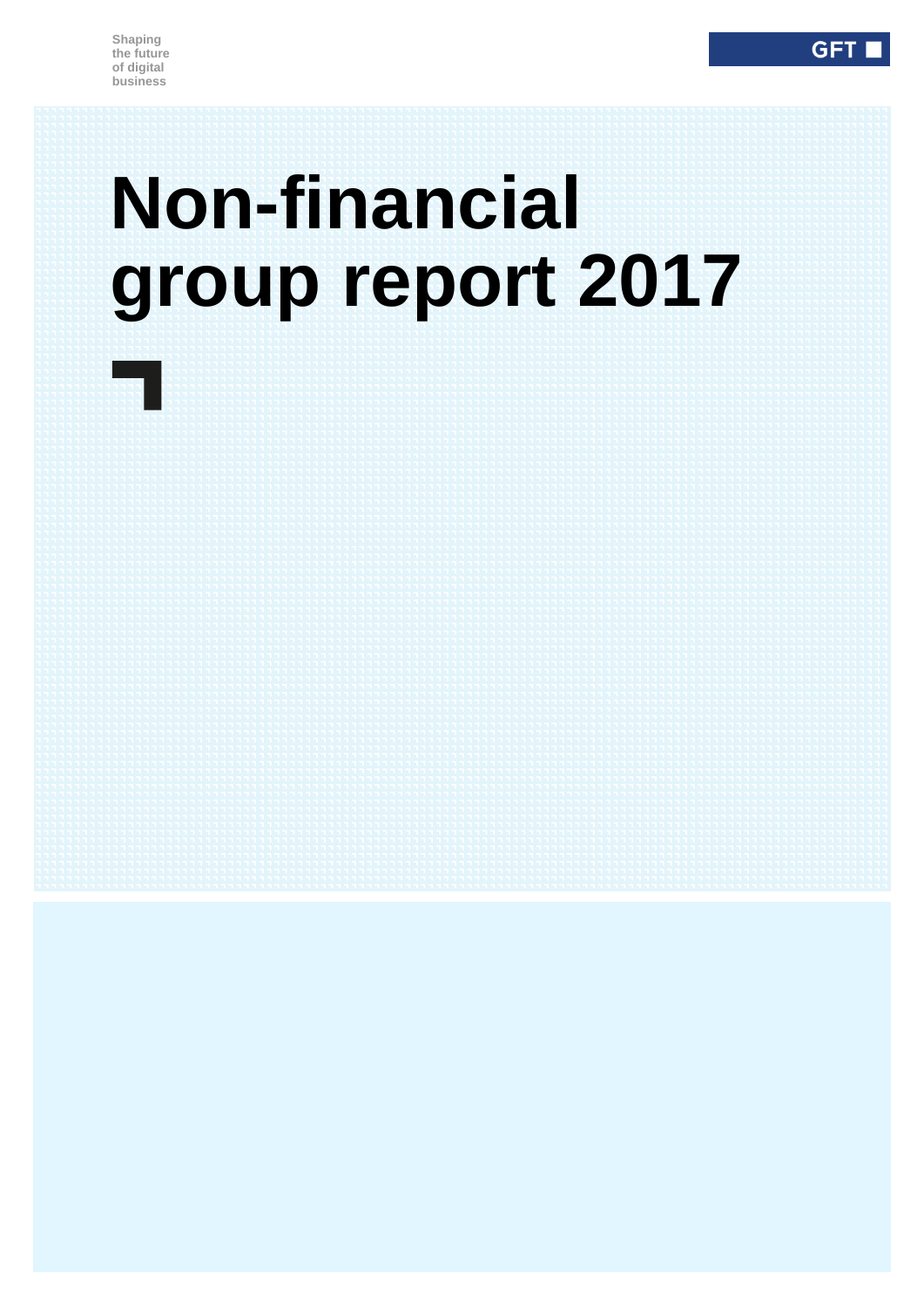#### **Shaping the future of digital business**

# **Contents**

|                         | 1 Sustainability in the GFT Group   | 3  |
|-------------------------|-------------------------------------|----|
|                         | 2 Employees                         | 6  |
|                         | <b>3</b> Environment                | 13 |
|                         | 4 Social commitment                 | 14 |
|                         | 5 Respect for human rights          | 16 |
|                         | 6 Compliance                        | 17 |
| $\overline{\mathbf{7}}$ | <b>Independent Auditor's Report</b> | 19 |

# **About this report**

In accordance with the German CSR Directive Implementation Act (CSR-Richtlinie-Umsetzungsgesetz – CSR-RUG), the following non-financial report pursuant to sections 315b and 315c of the German Commercial Code (HGB) in conjunction with sections 289c to 289e HGB, contains disclosures on environmental, employee and social matters, as well as on respect for human rights, and anti-corruption and bribery.

The report was prepared on the basis of the German Sustainability Code (Deutsche Nachhaltigkeitskodex – DNK).

The data and information contained in this report relate to the financial year 2017 (1 January to 31 December 2017). The report should be read in conjunction with the combined management report and consolidated financial statements 2017. The corresponding documents are available on the corporate website [www.gft.com/financialreports.](http://www.gft.com/financialreports)

A key non-financial performance indicator for the GFT Group is the productive utilisation rate. Detailed information on this performance indicator is published in the above mentioned combined management report for 2017 in the chapter 'Employees'.

General information on the GFT Group's sustainability efforts are provided online at [www.gft.com/sustainability.](http://www.gft.com/sustainability)

The website links used in this document contain further information and are not a constituent part of this report. Exceptions are marked as such.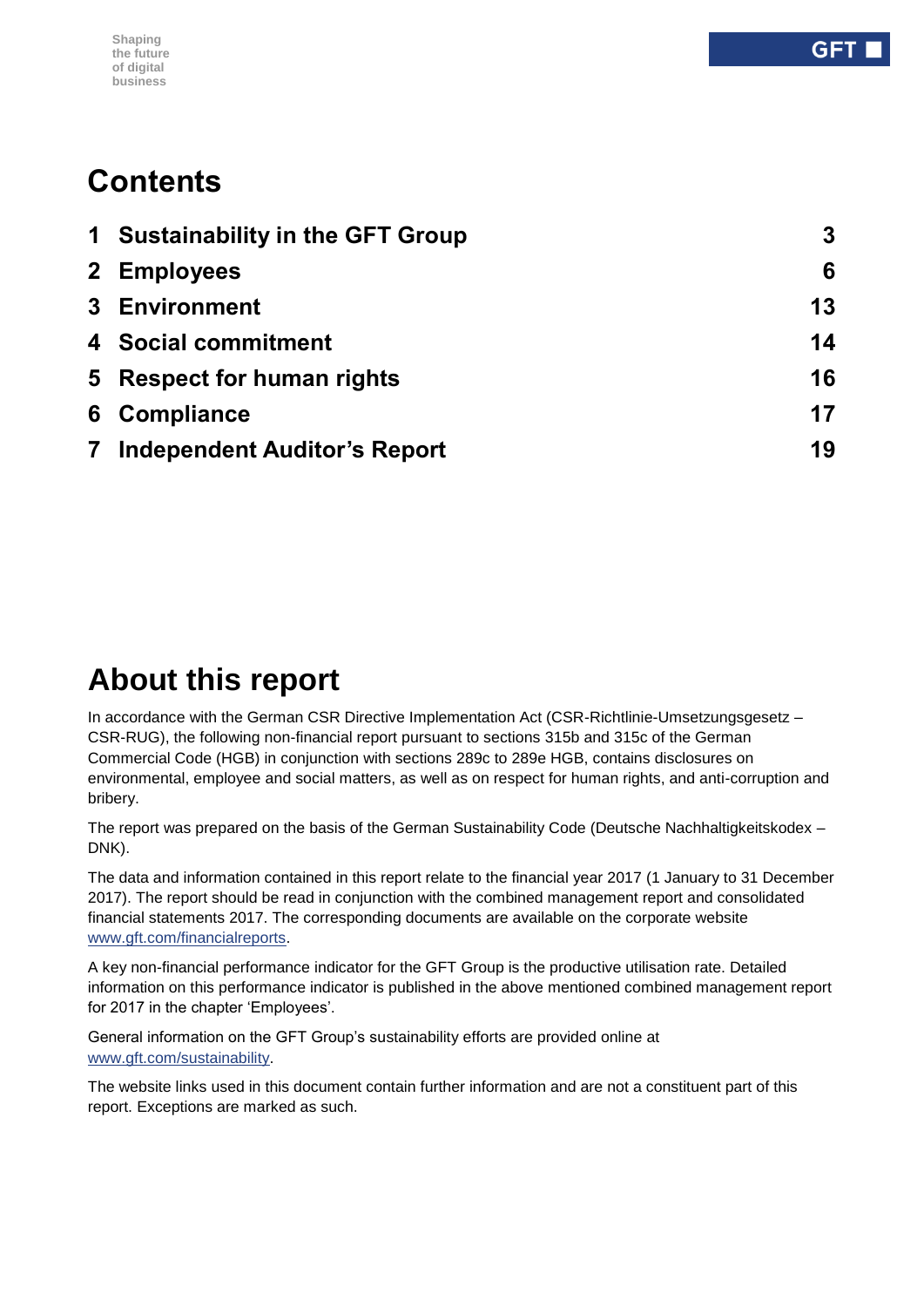# <span id="page-2-0"></span>**1 Sustainability in the GFT Group**

**We regard sustainability as the responsibility to our business and social environment. Our objective is to achieve long-term profitable growth as a technology partner for our clients, while upholding our commitment to sustainability. We want to shape the digital transformation in a responsible and proactive manner.**

There is a growing demand from society for companies to focus not only on their business success, but also on social and ecological developments. This is evidenced by the advent of increased regulation on corporate responsibility. Our shareholders, employees, clients and the public demand transparent information on the social and environmental impact of our business activities. We maintain a constant and open dialogue with these stakeholders.

# **The GFT Group**

The parent company of the GFT Group, GFT Technologies SE, is a listed European public limited company (Societas Europea – SE) with a single-tier management and control structure. In 2015, the former German public limited company (Aktiengesellschaft – AG) changed its legal form to that of a European public limited company (SE) in order to underline its international alignment. The company currently employs around 5,000 people in 11 countries. In accordance with its internal management and reporting structures, the business activities of the GFT Group are divided into two segments:

The *Americas & UK* segment comprises companies in the following countries:

- Brazil
- Costa Rica
- UK
- Canada
- Mexico
- USA

The *Continental Europe* segment comprises companies in the countries:

- Germany
- Italy
- Poland
- Switzerland
- Spain

As of 31 December 2017, GFT Technologies SE had 22 subsidiaries in Europe and the Americas. A full list is provided in the notes to the consolidated financial statements (printed in the Annual Report 2017), which is available online at [www.gft.com/financialreports.](http://www.gft.com/financialreports) Detailed information on the business model is included in the combined management report for 2017 in the chapter 'Business model'.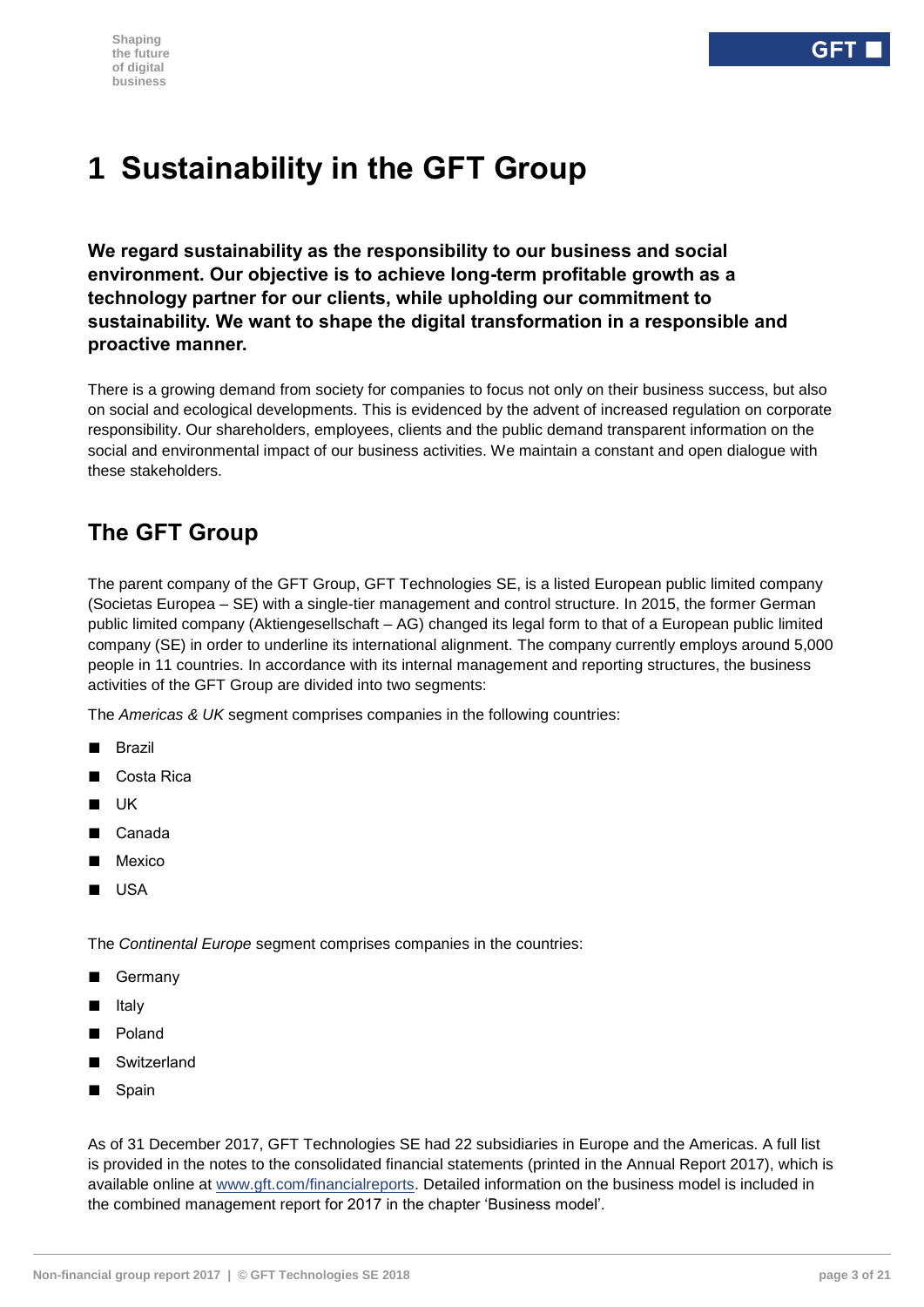# **Company history**

The company was founded in St. Georgen, in the Black Forest, Germany, in 1987. Part of the company's corporate services and a data centre are still located there. During the course of its 30-year history, the GFT Group has transformed itself from a producer of software to an international technology consultant for the financial services industry.

The shareholder structure of the family business GFT Technologies SE has remained stable since its IPO in 1999. The largest shareholders have always been Ulrich Dietz, with around 26%, and Maria Dietz, with just under 10%, of share capital. Prior to the IPO, Ulrich Dietz and Maria Dietz held the overwhelming majority of shares in the company.

Guided by a strong vision, Ulrich Dietz expanded the IT company and remained its CEO until 2017. Since this time, he has been guiding the GFT Group as Chairman of the Administrative Board. He was succeeded as CEO by Marika Lulay, who had previously headed the GFT Group's operations for 15 years as COO. Maria Dietz held various management positions within the GFT Group from 1990 to 2015. In June 2015, she was elected to the company's Administrative Board.

# **Adding value**

Based on our in-depth industry knowledge, we advise leading global financial institutions and develop bespoke and forward-looking IT solutions – from banking apps and trading systems, to the implementation and maintenance of platforms, and the modernisation of core banking systems. Our global innovation team also develops new business model concepts for all sectors that focus on emerging technologies, such as blockchain, cloud engineering, artificial intelligence, and data analytics. The use of information technologies, in particular software, offers huge potential for cost-containment measures, such as virtualisation and new functions for banking applications.

With the aid of its Global Delivery Model, which combines client proximity and quality with attractive cost benefits (onshore/nearshore model), the GFT Group can reliably supply its range of solutions to the core markets of Europe and the Americas. The company's consultants and sales staff are in direct contact with clients (onshore) to provide advice on the development of strategies and to coordinate their projects. Costeffective development services for clients in Europe are provided by the company's own development centres in Spain and Poland, while highly skilled development teams in Brazil and Costa Rica (nearshore) work on client projects in the USA.

Our added value is based on the intellectual performance of our employees. Unlike the production of goods, for example, the development of our intangible assets is a process dominated by human interaction from start to finish. Mutual trust is therefore a central element. A significant proportion of our expertise is personrelated and cannot be simply or flexibly transferred.

# **Integrated sustainability approach**

Sustainability is anchored in our vision, in our mission, and especially in our values, and is lived in a variety of ways in our daily business. As an IT service provider, GFT 'produces' intangible assets: IT services. In this knowledge-based production process, the most important resources are our employees, our intellectual capital, and the trust placed in us by our clients and shareholders. We maintain a continuous and open dialogue with these key stakeholders. Our activities take account of their views and experiences. Our vision, mission and values are a clear commitment to our stakeholders.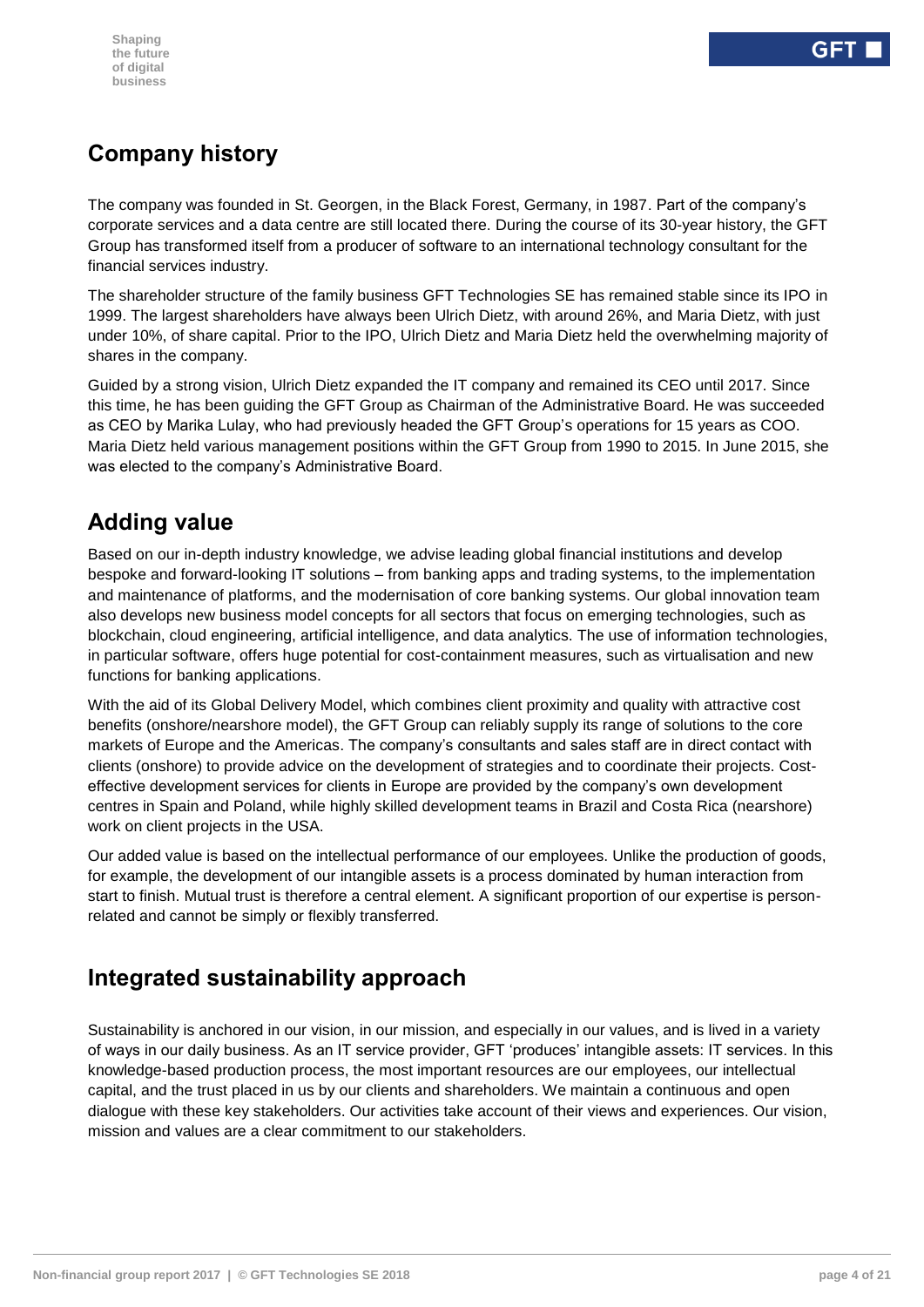#### **Vision and mission**

Our vision is to be the leading technology partner for the financial services industry. Shaping the future of digital business models is both our commitment and our mission. The four cornerstones of our mission describe what we stand for and how we act:



The GFT mission

**FS-savvy/Tech-heavy**: The combination of many years of expertise in the financial services industry and the right technologies creates first-class solutions that help our customers improve processes, reduce costs and tap new business fields.

**Truly global**: We are not in every country – and we do not need to be, because the GFT Team is successfully networked across national and departmental boundaries. We pool our skills for every client contact and project.

**People-driven:** People are the real drivers of digital innovation. It is their creativity which enables us to combine new technologies and new business ideas. This is why the GFT Group acts from within and is driven by the ideas and experience of our experts.

**Client-centric:** Our organisational structure and processes are strictly aligned with the needs of our clients. With our international development centres, we can provide cost-effective yet highly skilled services combined with individual consulting expertise at the client's facility.

#### **Values**

Our corporate values are the basis for all dealings with clients and business partners, as well as for our daily interactions with each other.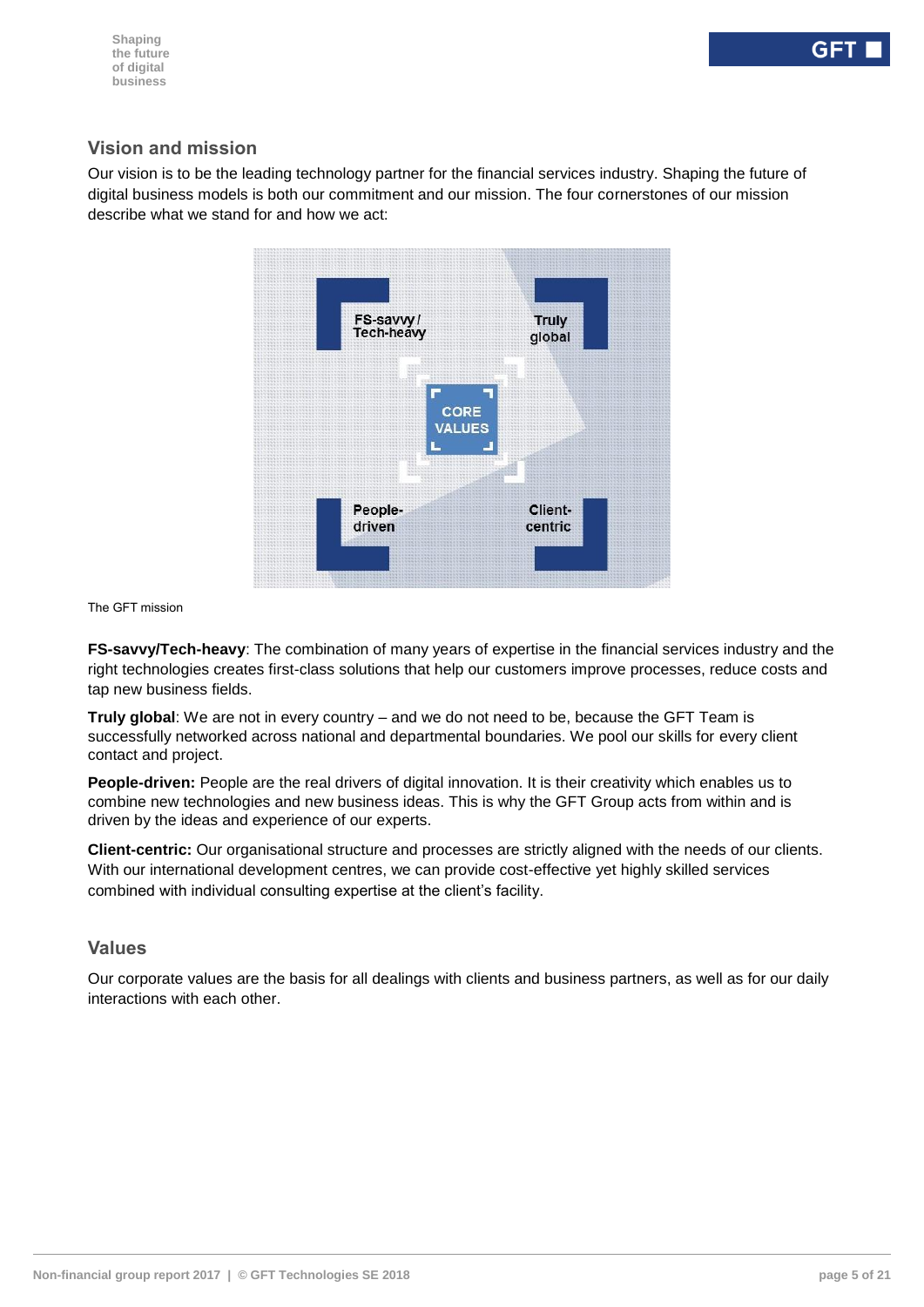

The five GFT corporate values

**Caring**: We care about people, cultures and opinions, and show everyone equal respect.

**Committed**: We are committed to our company and our clients.

**Courageous**: We have the courage to challenge and break new ground.

**Collaborative**: We collaborate and succeed as one team.

**Creative**: We turn ideas into creative solutions and strive for quality in everything we do.

#### **Identifying the main non-financial aspects and risks**

In the reporting period, a materiality analysis was carried out to identify the non-financial risks of relevance to the GFT Group. To this end, we first assessed the sector-specific opportunities and risks from the financial services sector and IT market, and conducted a benchmark analysis of the competitive environment. Moreover, we identified our most important stakeholders and their key issues and expectations. We also considered our added value with regard to sustainability aspects and discussed the findings with the various departments in internal workshops.

# <span id="page-5-0"></span>**2 Employees**

**Fair, safe and healthy working conditions are very important to us. With regard to career development and contract terms, we offer intelligent solutions on an individual basis that are tailored to the employee's current life situation. Internationality and cultural diversity are part of our corporate culture and a decisive key to success – based on mutual trust and respect for each other.**

The GFT Group pursues a uniform human resources (HR) strategy. It is based on our corporate values and contributes to our mission. The Human Resources (HR) division is responsible for developing and implementing our concepts. In addition to a globally aligned HR organisation headed by a Global Head of HR, there are the locally operating HR departments. Under the direction of the Global Head of HR, local HR managers constantly enhance their HR strategy, define standards for HR activities and propose group-wide measures. The local HR managers are responsible for the implementation process. The Managing Directors of GFT Technologies SE regularly review the status of implementation.

The ultimate goal of HR management is that the GFT Group is perceived by its current and potential future employees as their employer of choice. We undertake all efforts to find the right employees, to retain them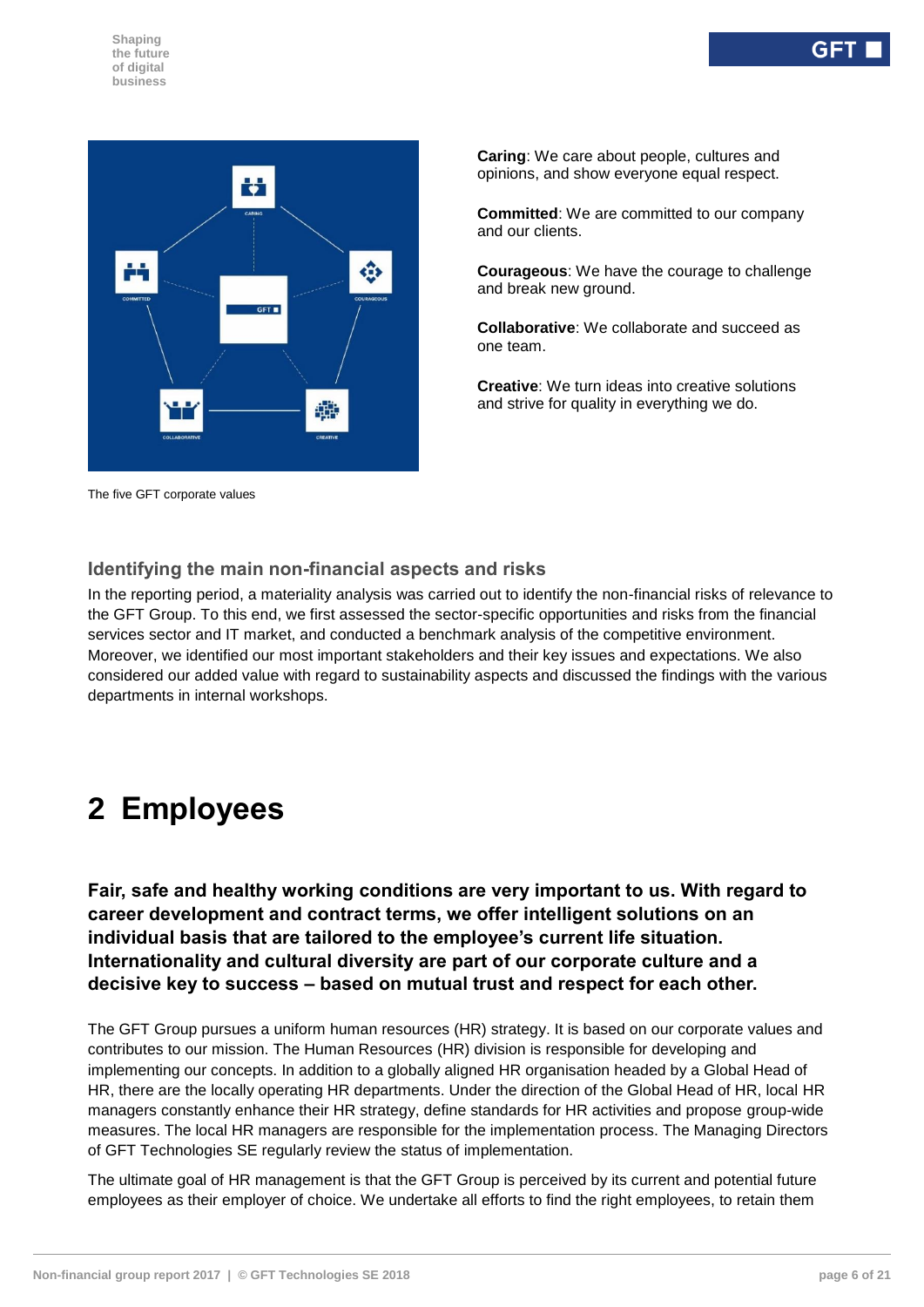over the long term, and to offer them tailored development opportunities. In order to achieve this goal, we offer interesting as well as challenging activities and projects, an appealing work environment and an attractive remuneration package:

- Designing and implementing digitalisation projects in the finance industry is part of our core business. Within this environment, our employees have the opportunity to develop innovative IT solutions for a variety of clients in different countries using the latest technologies.
- Attractive working conditions include, for example, flexible working models which give our employees depending on their respective tasks – a great deal of flexibility with regard to working hours and locations in order to ensure the best-possible work-life balance. Our corporate values are the basis for everything we do – from dealing with clients and partners, to the way we treat each other. We provide staff with a modern infrastructure and the corresponding communication technologies.
- We are committed to offering standard market remuneration and attractive employer benefits in all countries.

GFT employs a mixture of short-, medium- and long-term measures for the recruitment, retention and ongoing training of staff. Specific career development measures include our career model, training courses, mentoring and leadership programmes. The employer branding campaign *Ready to Grow* launched in 2017 focuses in particular on talent management, the promotion of international careers and the introduction of a standard performance management model.

## **Employee survey as a management tool**

A key HR management tool is our group-wide employee survey conducted every two years. The survey is anonymised and participation is voluntary. It is used to review the effectiveness and sustainability of our HR measures. The survey results are systematically analysed both for the Group as a whole and for each country. It serves as a basis for the further development of HR strategy by global HR management. In the reporting period, the response rate was 65% (+5% compared to 2015). This high level illustrates that employees are keen to actively participate in the company's affairs and that the results represent the majority of staff.

Satisfaction is determined with regard to working conditions, development opportunities, the work environment and leadership. These factors are pooled in the so-called Employee Value Proposition, which comprises the employer's offerings and measures as well as what is expected from employees and applicants. The satisfaction results provide information about how our employees perceive employer quality. In addition, the survey reveals which aspects of working for the GFT Group are most important to employees.

Staff regarded the following as the greatest strengths:

- Collaborative and effective teamwork
- Fairness and respect
- The tools provided for the job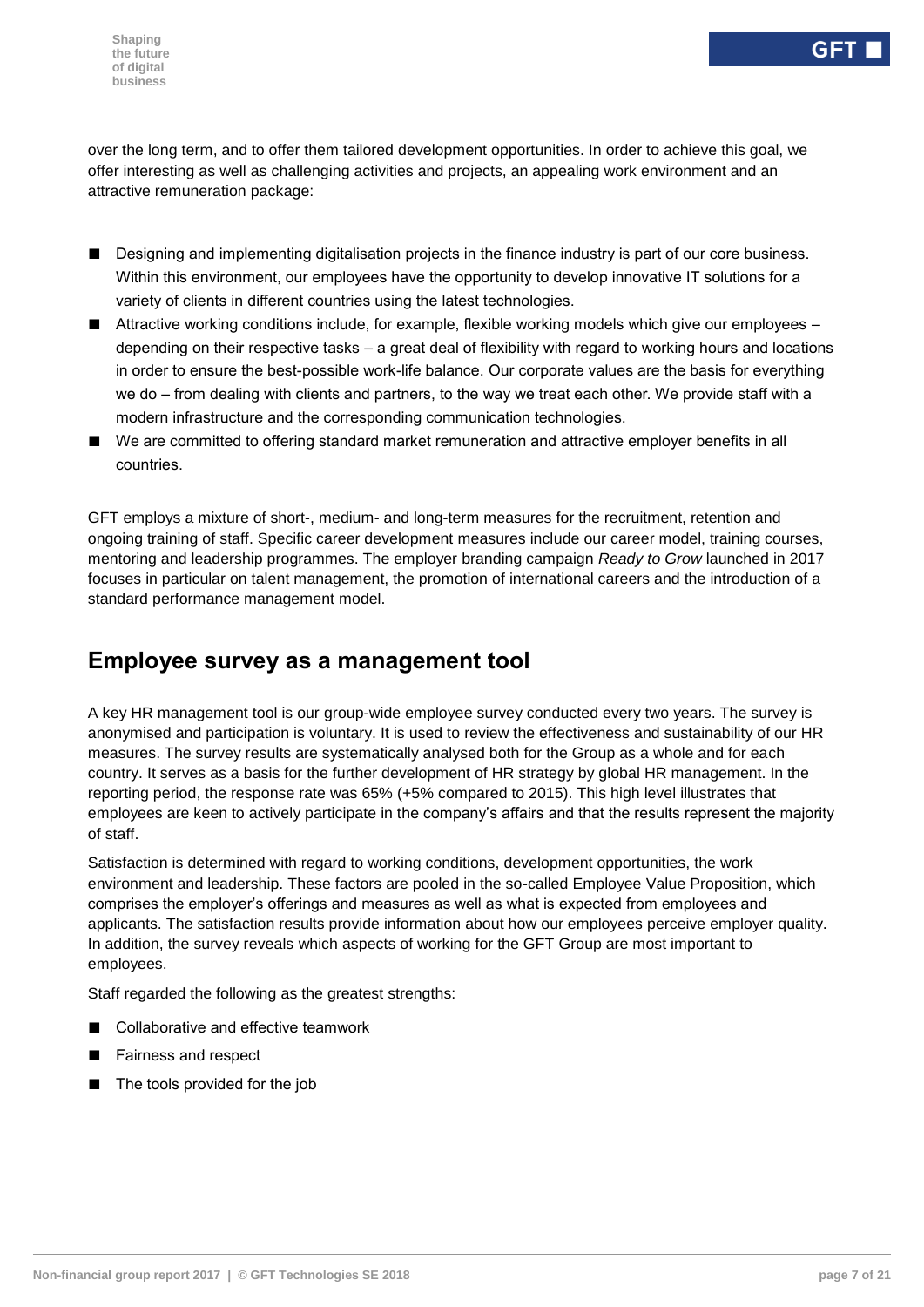The following factors are particularly important for our employees:

- Interesting and challenging work
- **Training**
- Career development
- Work-life balance

Employees still see room for improvement with regard to 'interesting and challenging work', 'training' and 'career development'.

## **Feedback as a development opportunity**

In addition to the employee survey, every person employed has the opportunity to submit suggestions, concerns and questions via other channels:

- Direct contact with the CEO via the 'CEO Line' e-mail address or a comment in the CEO's blog 'Connecting the dots', which can also be posted anonymously.
- The international editorial team of the digital employee magazine 'Newstime' publishes articles and interviews from the various national companies and reports on group-wide initiatives; all employees can 'like' articles and comment on them, as well as submitting their own articles.
- A pilot social intranet project named 'GFT Contigo' (loosely translated: 'GFT and you') was launched in Spain in 2017.
- In our annual Values Awards, our employees in each country decide which colleagues or teams most clearly represent our shared corporate values – whether by working on a particularly challenging project or via their daily actions; the jury is all employees: they can submit proposals and vote on them.
- In 2017, quarterly Management Update Calls were also set up for middle management during which the CEO and CFO jointly inform staff about strategic corporate development and answer questions.
- There are also numerous employee events at our locations: Town Hall Meetings, for example, give staff the opportunity to exchange views with top management. The regularly held Office Day is an event format aimed at networking staff from operating departments (such as Sales, Consulting and Development), most of whom work at customer facilities: presentations on current projects, technical workshops and information about internal developments at GFT facilitate a lively exchange of news and views between staff.
- During regular appraisal meetings, employees and HR supervisors or mentors review the achievement of personal and professional goals and define new targets.
- A further important source of feedback comes from the employee representatives: due to its legal form, GFT Technologies SE has installed an SE Works Council. The employee representatives of the GFT Group comprise both trade union representatives and company representative bodies. Worker codetermination is conducted in line with the respective national regulations.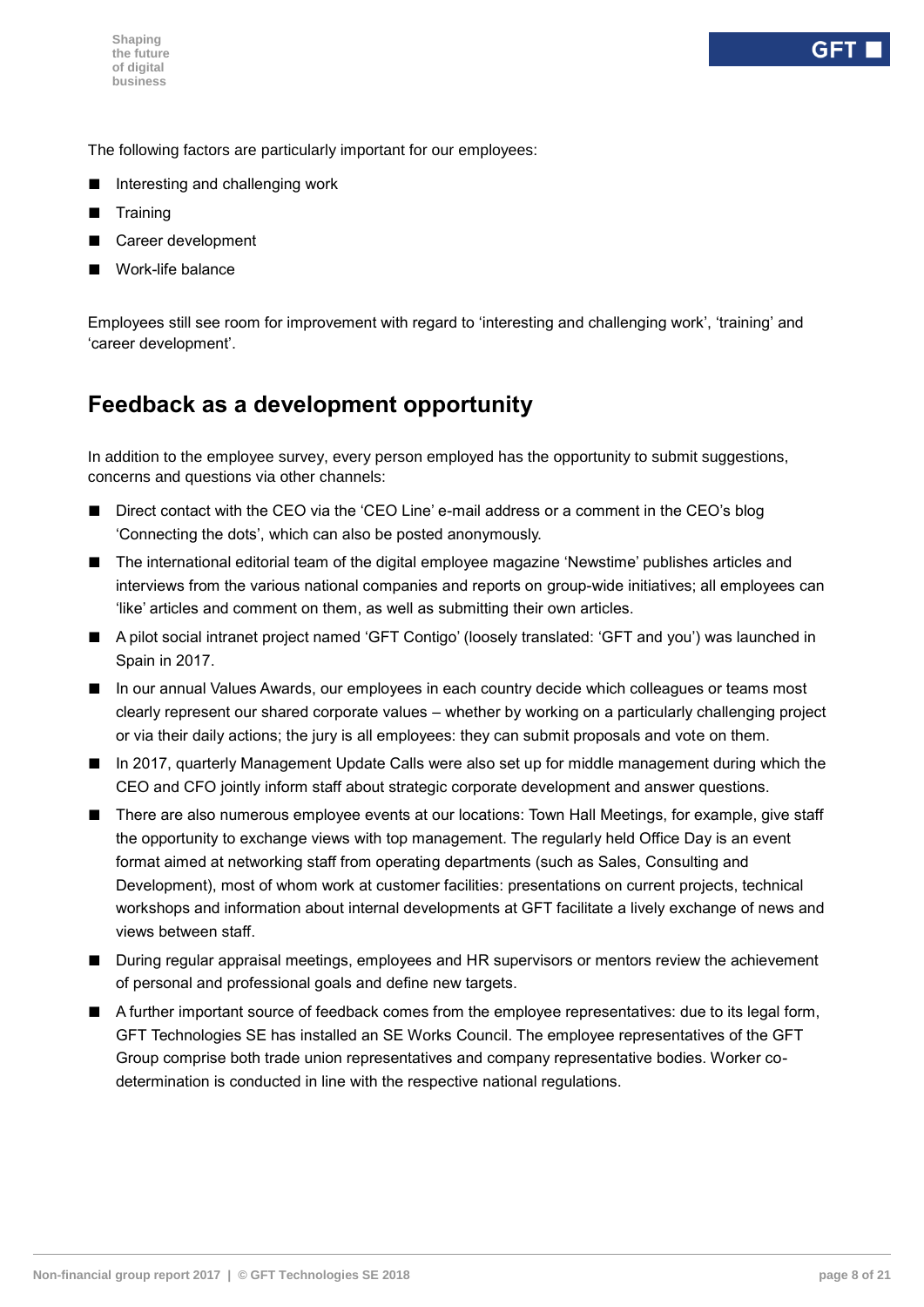# **Interesting activities and projects**

#### **Innovation**

Digitialisation has always been a central component of our business model. As a technology partner for the financial services industry, we accompany clients throughout the digital transformation process by developing tailored IT solutions along their entire value chain.

At our [Digital Innovation Labs,](https://www.youtube.com/watch?time_continue=4&v=f4dfJI-wDig) GFT experts co-create prototypes and pilot applications for digital business models together with clients, other companies or research institutes. GFT continued to drive the expansion of its global lab network in the reporting period: with the aid of virtual technologies, applications can be experienced at a growing number of GFT locations.

A further component of our innovation approach is cooperation with innovative start-ups from the finance and insurance sectors – so-called FinTechs (from: Finance Technology) and InsurTechs (from: Insurance Technology).

More details on our innovation approach can be found at gft.com > GFT Technologies SE > Discovery > [Innovation](https://www.gft.com/int/en/index/discovery/innovation/)

#### **Awards**

One of our key objectives is to provide clients with outstanding solutions that give them a competitive advantage. An important indicator of success in these endeavours are awards, certifications and top places in industry rankings. In 2017, these included:

■ **IDC Real Results FinTech Award for the implementation of an application for a major Brazilian bank offering 100% digital onboarding and account management**

The award recognises IT companies which have made a measurable and forward-looking change for a client in the financial services industry.

More about the digitisation project in our [GFT Blog.](https://blog.gft.com/blog/2017/09/25/gft-among-the-top-50-global-financial-technology-providers-and-winner-of-the-2017-idc-fintech-rankings-real-results-awards/)

The project was also honoured with the [IBM Excellence Award.](https://blog.gft.com/blog/2017/03/14/outstanding-partnership-gft-wins-ibm-excellence-award/)

■ Cooperation with Deutsche Bank recognised as 'Best FinTech Partnership'

The implementation of the banking platform dbPalace was honoured at the Financial Innovation Awards in London. The awards are among the most important in the financial services industry and have been presented by the London Institute of Banking & Finance and the UK Banking Association for the past 20 years.

Further details in our [GFT Blog.](https://blog.gft.com/blog/2017/12/21/an-evening-to-celebrate-gft-and-deutsche-bank-awarded-at-financial-innovation-awards/)

■ Only German company to be listed in the global IDC ranking of the top 100 technology **consultants for the financial market**

The most comprehensive ranking for the financial services industry is based on the previous year's revenue in the field of Financial Services. In 2017, GFT was ranked 41st. Further information on the IDC FinTech Ranking can be found at [www.idc.com/financial.](https://www.idc.com/prodserv/insights/#financial-fintech_rankings)

#### **Continuous training and individual career planning**

Making sure that technology trends are detected, tested and translated into marketable IT solutions at an early stage requires a high level of investment in the continuous training of our employees. Our wide range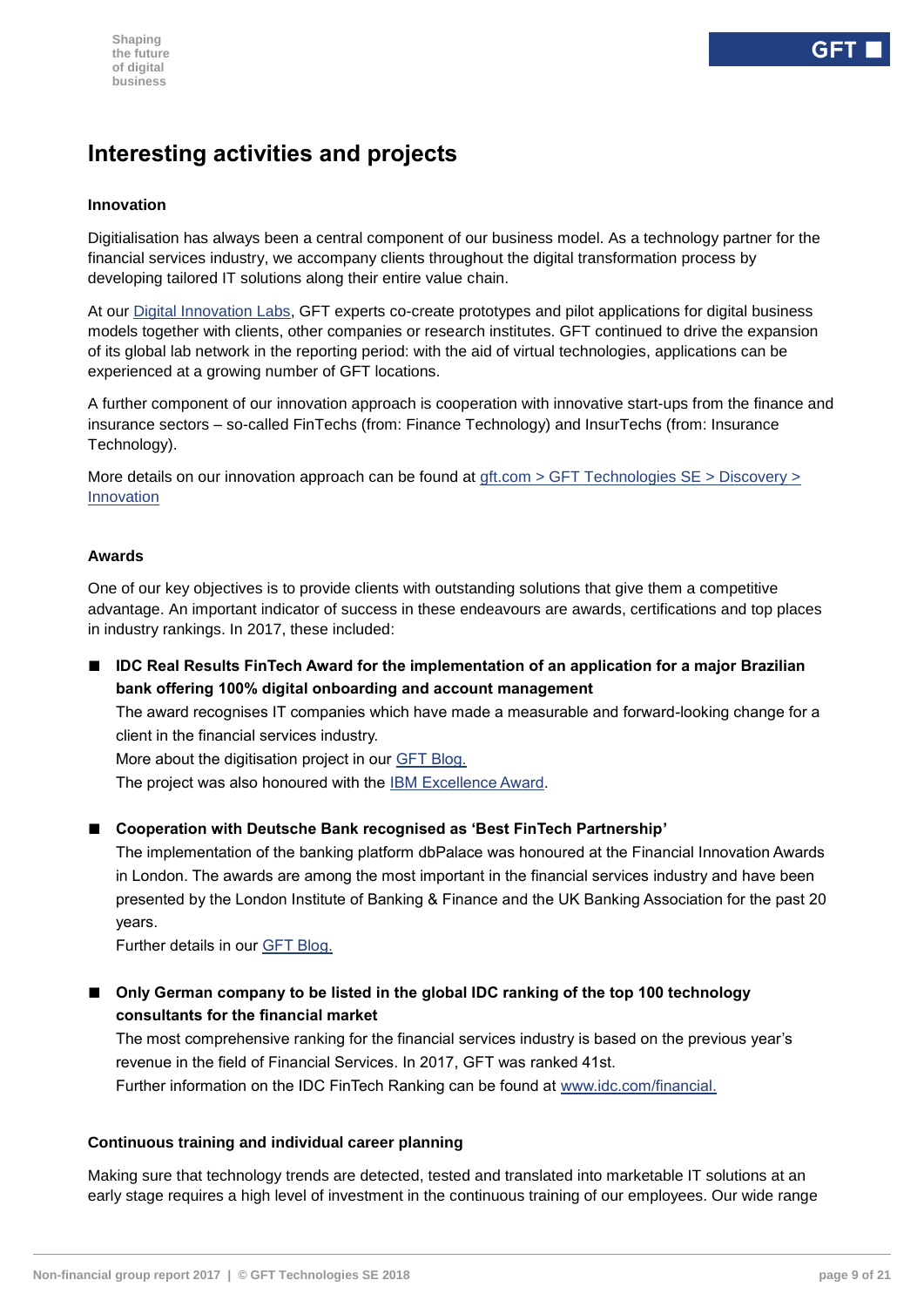of training opportunities ensures that staff are always up-to-speed with the latest technologies, design principles and methods.

On the basis of individual career planning, we promote the professional and personal development of our employees – for example via in-house training (e.g. for software development, IT architecture, consulting, sales and project management), language courses, seminars for soft skills and part-time external courses. The personal and professional career development of staff is accompanied by experienced mentors. Employees are prepared for the next step in their careers with targeted leadership training, such as the GFT Accelerated Leadership Programme or Cross Cultural Management Training.

#### **Fair and transparent working conditions**

The majority of our employees (82%) have IT-related professions, such as development, project management or process consulting, 8% are client consultants and 10% work in corporate services. Our group-wide career model ensures transparency: similar job profiles are grouped together in job families – for example, consulting or sales – and levels of experience define the required qualifications and skills.



Breakdown of career levels for GFT work force

Highly skilled senior specialists in the field of banking and IT account for around a third of our work force (34%, of which 24% women and 76% men). The complexity of our international IT projects requires them to work largely autonomously and to make decisions quickly and transparently themselves within their (project) teams. Our career model emphasises the fact that we regard professional and management careers as equally valuable development paths.

Of the skilled workers (59% of our work force, of which 29% women and 71% men), around 30% are graduates and career starters. Our junior employees are actively involved in projects right from the start and quickly take on independent work areas.

The GFT Group has always been characterised by its flat hierarchies and correspondingly lean management team, combining leadership responsibility for both staff and function. We have a broad understanding of leadership: managers are people in leadership roles and employees with highly skilled jobs. 7% of GFT's employees are leaders (of which 13% women and 87% men).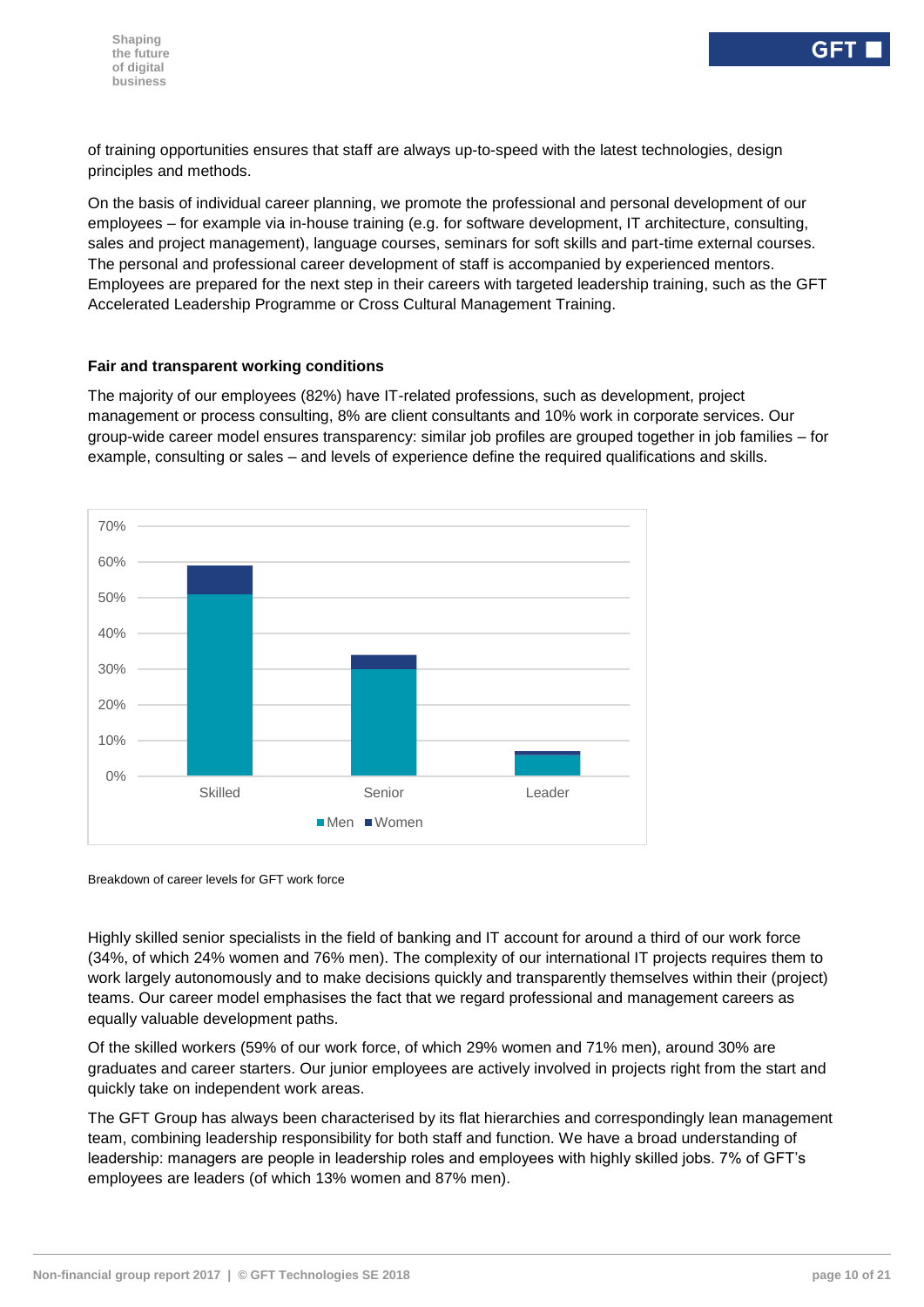# **Appealing working environment**

#### **Work-life balance**

Instead of individual support programmes, we focus on providing good conditions for our staff. In addition to individual career development, we aim to create working conditions that enable our employees to achieve the best-possible work-life balance. These include:

- Flexible working hours and customisable part-time work options, for example during or after parental leave, as well as active support in planning longer work breaks (sabbaticals).
- Trust-based working hours at all levels; under certain circumstances, legal regulations may require documentation of working hours; the recording of working hours on projects may also be necessary for project and cost tracking.
- Modern equipment and collaboration tools provide the infrastructure for staff to work remotely or from home.

It is crucial that employees – women and men alike – do not have to fear any interruption to their careers if they choose to take advantage of such offers as part-time work or working from home. We do not therefore differentiate between full-time and part-time work when calculating years of experience, for example, so that staff have no disadvantages from reducing their working hours. In the reporting period, the ratio of staff throughout the GFT Group working part-time was 6% (of which 75% were women and 25% men). This means that 9% of female employees and 2% of male employees work part-time. The part-time work ratio for managers is 2% (of which 57% were women and 43% men), meaning that 9% of female managers and 1% of male managers work part-time.

#### **Success factor diversity**

Diversity is an integral part of our corporate culture. We speak many languages at GFT – and not just the programming languages Java, .Net or C#, but also the 30-plus languages of our employees with 66 different nationalities.

Due to GFT's strong growth over the past 4 years, we have become more international. The prospect of an international career is particularly attractive for young professionals. We therefore offer our sandwich course students from the Baden-Wuerttemberg Cooperative State University (DHBW), for example, the opportunity to spend time abroad at a GFT location. This is generally in Barcelona, GFT's largest development centre, or at our London office. In addition, we have noticed increasing demand from our staff to transfer to a different location abroad. Seamless international collaboration is fundamental for us. In the reporting period, we therefore set up a project to help employees relocate within the Group.

Women account for approximately one quarter of our work force on average (26%) – a figure which is particularly high for the IT industry. Women typically dominate in administrative units – as is the case for the GFT Group: almost 72% of all employees in areas such as Marketing, Communications, HR, Legal Affairs and Purchasing are female. Women account for just under one third of all business consulting staff (32%), and around 20% of staff in IT professions. Based on the total number of female employees, 63% of women work in IT professions, 28% are employed in corporate services and 9% in business consulting.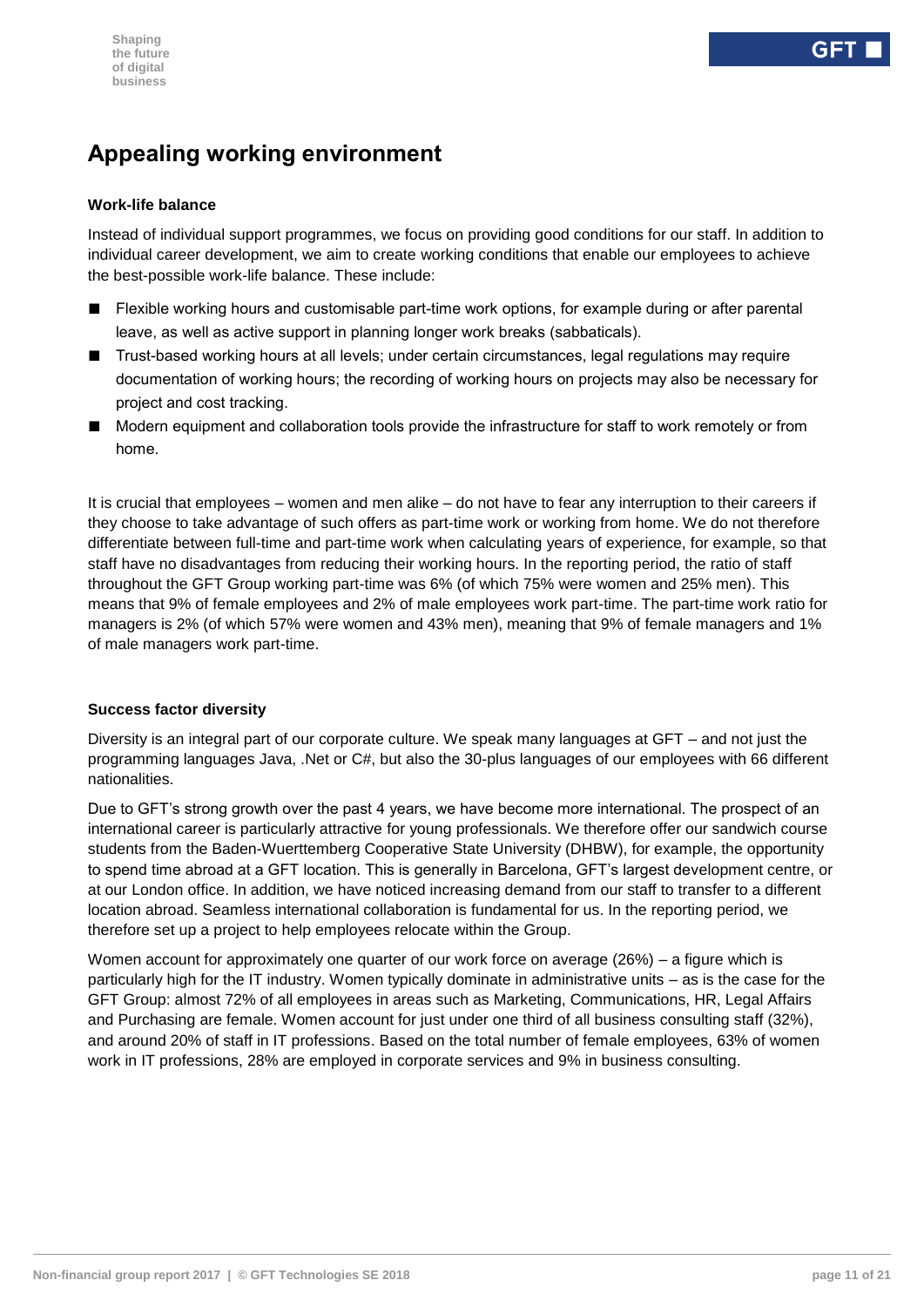

 $(100\% = \text{total work force})$  (100% = total work force)



Since 2012, we have been investigating the effectiveness of our measures to promote career opportunities for women. In the Women's Career Index (FKI) ranking developed by the German Federal Ministry for Family Affairs, we have been among Germany's top ten 'women-friendly' companies every year. The proportion of women in management positions is 13%.

With an average age of 36 years (women: 37, men: 36), the GFT Group has a young work force. The distribution of age groups is typical for the IT industry. This age profile varies in the individual countries: whereas younger employees and career starters dominate at our development centres, there is a relatively balanced age profile at our consulting locations.



Age profile of the GFT Group

To ensure that everyone experiences internationality and cultural diversity as an enrichment for GFT, we need a common basis for understanding: courtesy and treating each other with respect, regardless of origin, gender, age, religion or hierarchy, are essential. And this is expressed by our corporate values. In order to avoid discrimination of all kinds, we raise awareness among our managers first of all by providing training on cross-cultural skills and labour law. In addition, employees affected by discrimination can turn to independent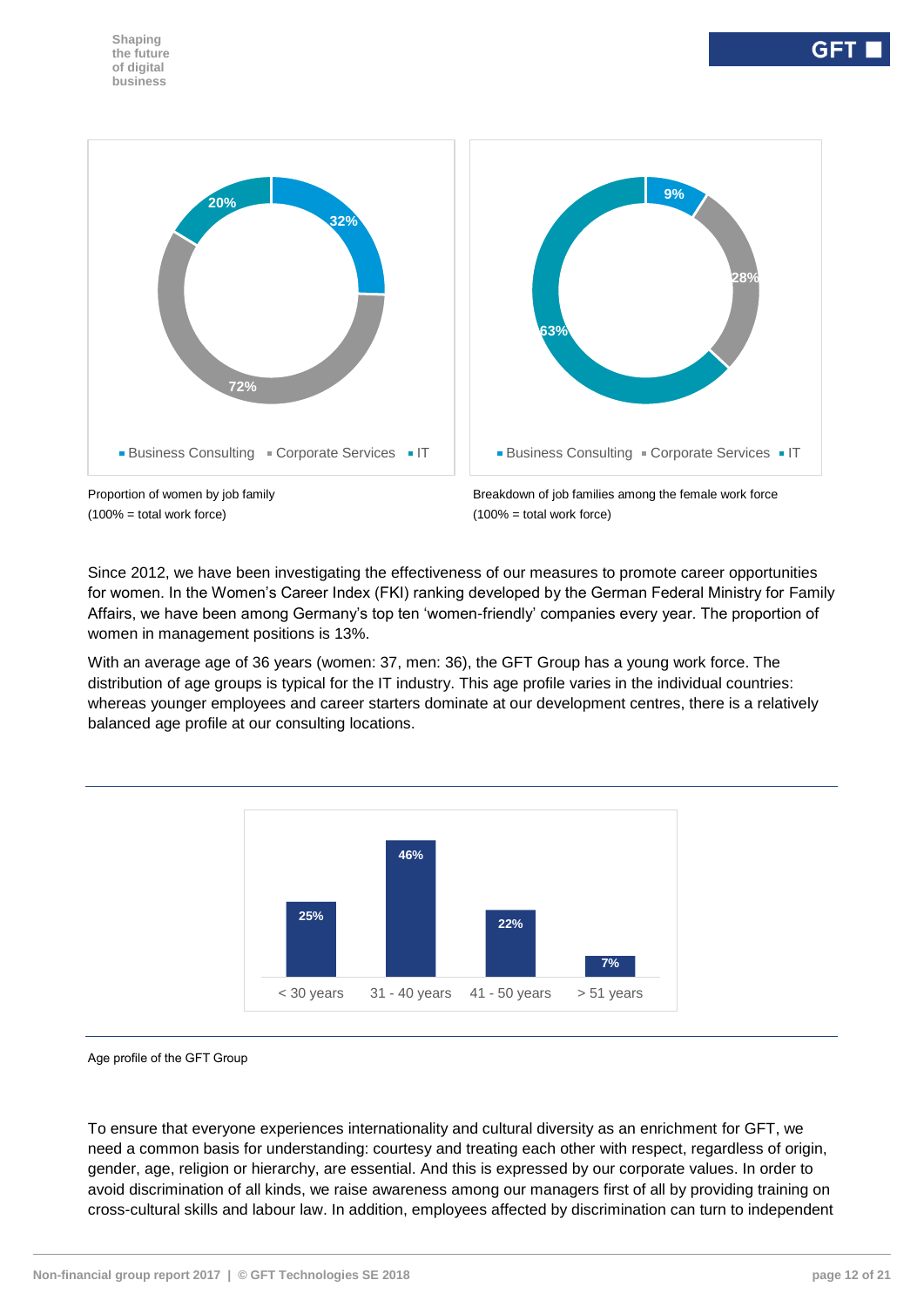bodies. At GFT in Germany, we have set up contact points for complaints within the HR division in line with the legal provisions. Moreover, an Anti-bullying and Conflict Officer has been appointed at our locations in Bonn and Eschborn as part of the company agreement 'Against bullying at work'.

## **Attractive remuneration package**

Remuneration comprises basic salary as well as location-specific employer benefits. The remuneration amount depends on the particular activities, function and responsibility of the employee. In addition to qualifications and experience, we reward staff above all for their personal performance.

In the financial year 2017, personnel expenses of the GFT Group amounted to €271.80 million.

More detailed information on employer benefits (for Germany as an example) can be found in the [Career](https://www.gft.com/de/de/index/unternehmen/karriere/benefits/)  [section of the GFT website.](https://www.gft.com/de/de/index/unternehmen/karriere/benefits/)

<span id="page-12-0"></span>Further relevant non-financial disclosures on key personnel figures are provided in the 'Employees' section of the combined management report, printed in our Annual Report 2017 [\(www.gft.com/financialreports\)](http://www.gft.com/financialreports)

# **3 Environment**

#### **For us, environmental protection means using our resources in a responsible and economical manner while at the same time ensuring optimal working conditions with top-quality technical equipment for our employees. We reduce business trips to a necessary level in order to minimise their impact on the environment.**

The environmental impact of our business activities – developing IT solutions for the financial services industry – is comparatively low. Our focus is therefore on resource consumption and travel management. The active participation of our employees is a key factor. We therefore raise their awareness of the company's responsibility for environmental protection.

## **Resource management**

The basis for ecologically and economically sound resource management is the interplay between Facility Management, Purchasing and Internal IT. In the case of procurement, we not only consider price and quality, but also environmental aspects – especially the energy efficiency of new hardware (PCs and monitors) and IT infrastructure. Outdated devices which are no longer energy-efficient are replaced by resource-saving equipment.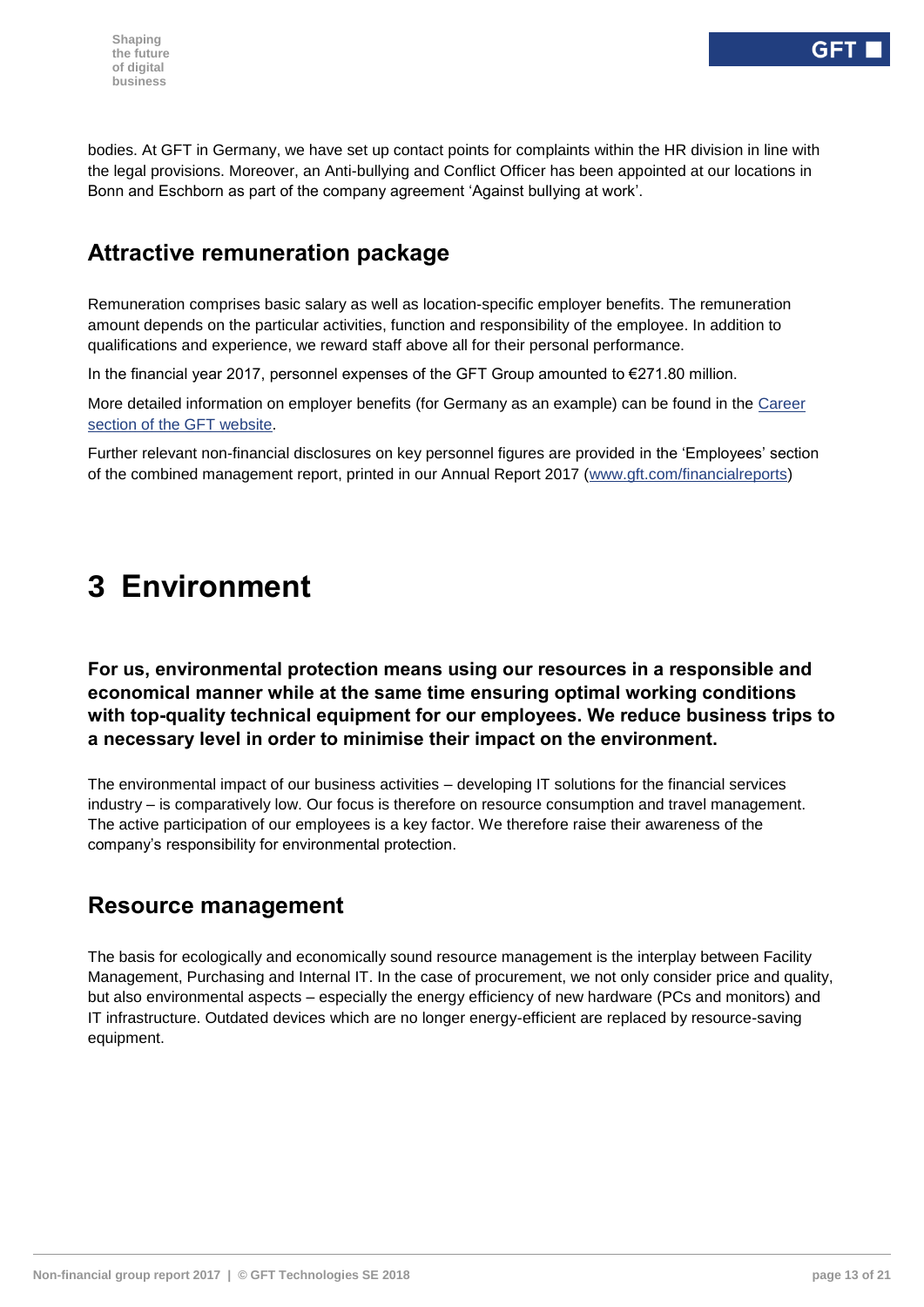We operate two data centres for our internal IT applications. There are no production facilities, nor does our business model include the use of raw materials. Goods are only purchased to the extent necessary for the provision of services and business operations. Apart from our Corporate Center in Stuttgart, we work exclusively in rented office buildings or at the premises of our clients. Consequently, we can only influence energy consumption to a certain extent. When renting new office space, we pay attention to energy efficiency. Power consumption at our sites is regularly checked and – where necessary – improved (e.g. defective bulbs are replaced by LEDs, motion detectors are used and time switches for lighting are installed). We conduct regular energy audits at our locations in Germany.

Whenever possible, we choose local suppliers in order to avoid unnecessary transportation or travel for the procurement of goods and commissioning of services.

# **Travel management**

<span id="page-13-0"></span>One of the GFT Group's main principles is to reduce travel to a minimum and, as far as possible, to use the meeting rooms equipped with video conferencing equipment at all locations. Moreover, all employees have access to further communication technologies to enable cross-facility collaboration.

# **4 Social commitment**

**The GFT Group is an international technology company. We are involved in activities in the field of education and technology development and support social projects. The companies of the GFT Group are also members of various industry associations.**

We operate as an internationally networked group and yet are also deeply rooted at our various locations. As an employer and investor, we are committed to strengthening the future viability of our company locations by a variety of means. As far as possible, we use local suppliers.

# **Education**

At a local level, we strive to get young people interested in IT at an early age, highlight ways they can enter the technology industry, and help them explore their prospects for the future.

In the past year, GFT's global team included 65 interns, trainees and students – corresponding to 1 percent of our total work force. In Germany, we host 5 students of the Baden-Wuerttemberg Cooperative State University (DHBW). This partnership has been running for several years now. We attach great importance to providing training in the areas we require – all DHBW students have so far been taken on after graduation.

At our GFT development centre in Poland, staff have been running coding workshops for young people for some years now. We also offer events for the children of our employees in Brazil and Costa Rica. We have special offerings for girls and young women: in 2017, for example, we held our first [Girls' Day](https://www.stuttgarter-zeitung.de/inhalt.girls-day-in-stuttgart-maedchen-hacken-videospiele.eb1b4ceb-8676-47ca-9a27-ca48b5e03e40.html) – a nationwide career information day for young women in Germany; in Poland, we helped the female programmer network [girls.js](https://blog.gft.com/pl/2017/06/14/girls-js-kobieca-strona-javascriptu/) hold Javascript workshops. In Spain, we were involved in workshops held at schools for the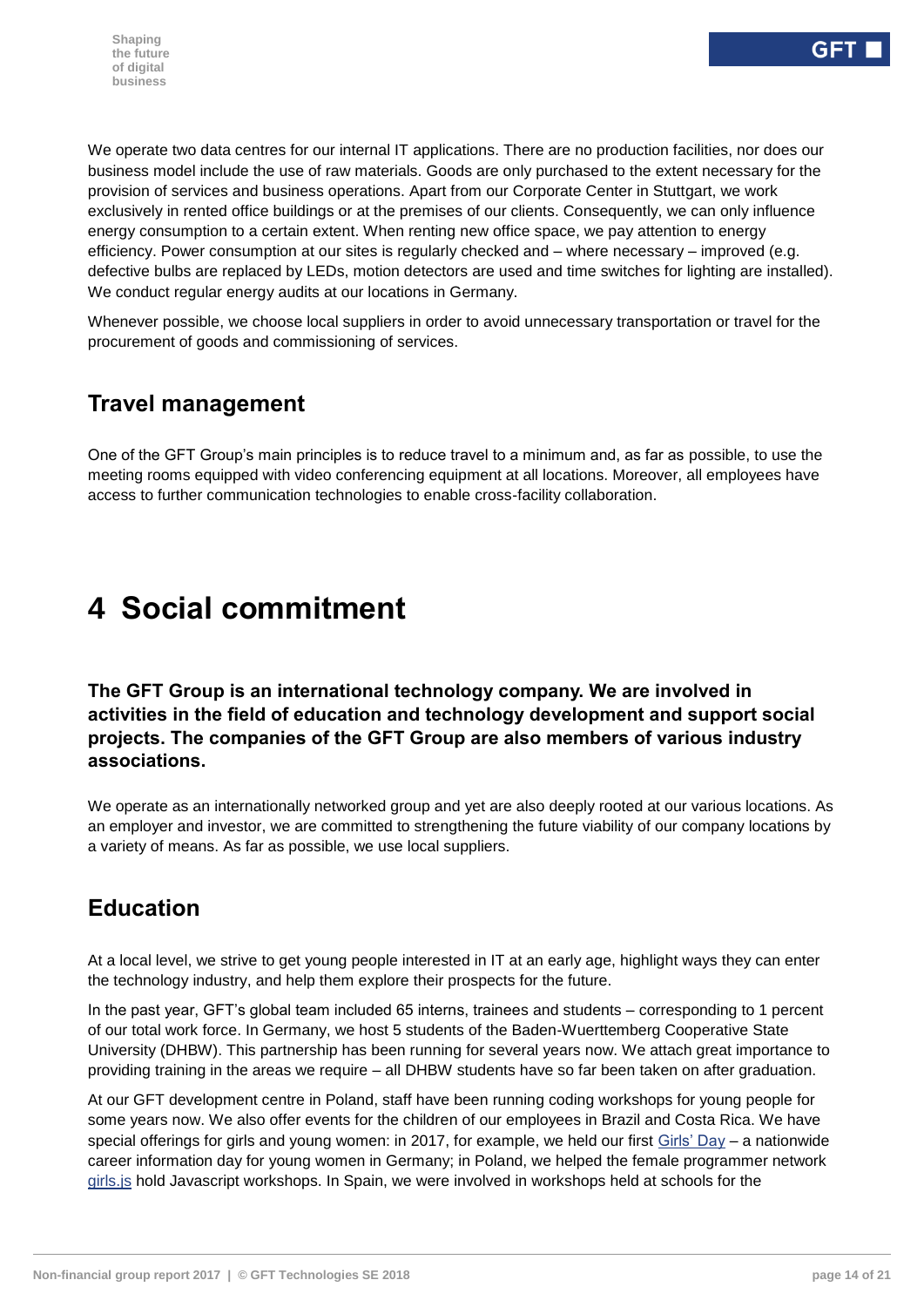international youth foundation [Junior Achievement.](http://fundacionjaes.org/) The organisation is committed to improving the career opportunities of young people by promoting digital and entrepreneurial skills.

We also help young talents develop their entrepreneurial skills: the innovation network CODE n initiated by the GFT Group offers company founders and start-ups support in the form of advice and coaching, as well as affordable office space in Stuttgart. CEO Marika Lulay is a member of the jury for the [Wissenschaftspreis](https://www.h-da.de/meldung-einzelansicht/news/hochschule-darmstadt-verleiht-wissenschaftspreis-fuer-herausragende-angewandte-forschung/?tx_news_pi1%5Bcontroller%5D=News&tx_news_pi1%5Baction%5D=detail&cHash=8ab508245d9a7e015b58bdfe42b30a77)  [der Hochschule Darmstadt,](https://www.h-da.de/meldung-einzelansicht/news/hochschule-darmstadt-verleiht-wissenschaftspreis-fuer-herausragende-angewandte-forschung/?tx_news_pi1%5Bcontroller%5D=News&tx_news_pi1%5Baction%5D=detail&cHash=8ab508245d9a7e015b58bdfe42b30a77) an award presented to professors of the University of Applied Sciences Darmstadt for outstanding academic work. Administrative Board member Maria Dietz is a member of the jury for the nationwide business plan and online business game competition [Jugend gründet](https://www.jugend-gruendet.de/wettbewerb/jury/) ('Youth founders').

## **Technology development**

In our 'Technology & Innovation' department, we transform research and development projects into new technologies and business models for the financial services industry. At our Digital Innovation Labs, GFT experts work together with clients, other companies or research institutes to develop prototypes and pilot applications for digital business models.

During the Open Day of our Spanish Digital Innovation Lab, visitors are given a sneak preview of tomorrow's banks and can try out innovative payment solutions not yet available on the market. We also cooperate with innovative start-ups in the field of finance and insurance technology (FinTechs and InsurTechs).

Since 2015, we have been conducting an annual survey among international experts on trend topics of digitisation in the financial services industry. The findings of our latest survey are published on our corporate website: [Digital Banking Expert Survey.](https://www.gft.com/microsites/digital-banking-survey-2017/us/en/)

# **Social projects**

The GFT Group makes a contribution to society by supporting social and charitable events. In Mexico, for example, employees helped organise food and clothing donations for victims of the devastating earthquake in September 2017. Employees in Costa Rica and Poland donated blood. Since 2001, our Polish employees have been participating in the nationwide charity campaign 'Szlachetna Paczka' ('Noble Box') in the run-up to Christmas to support families in need.

# **Memberships/associations**

We attach great importance to our memberships in industry-specific associations and organisations. They enable us to engage in discussions about current issues of relevance to GFT, such as the use of cloud technologies for the financial services sector.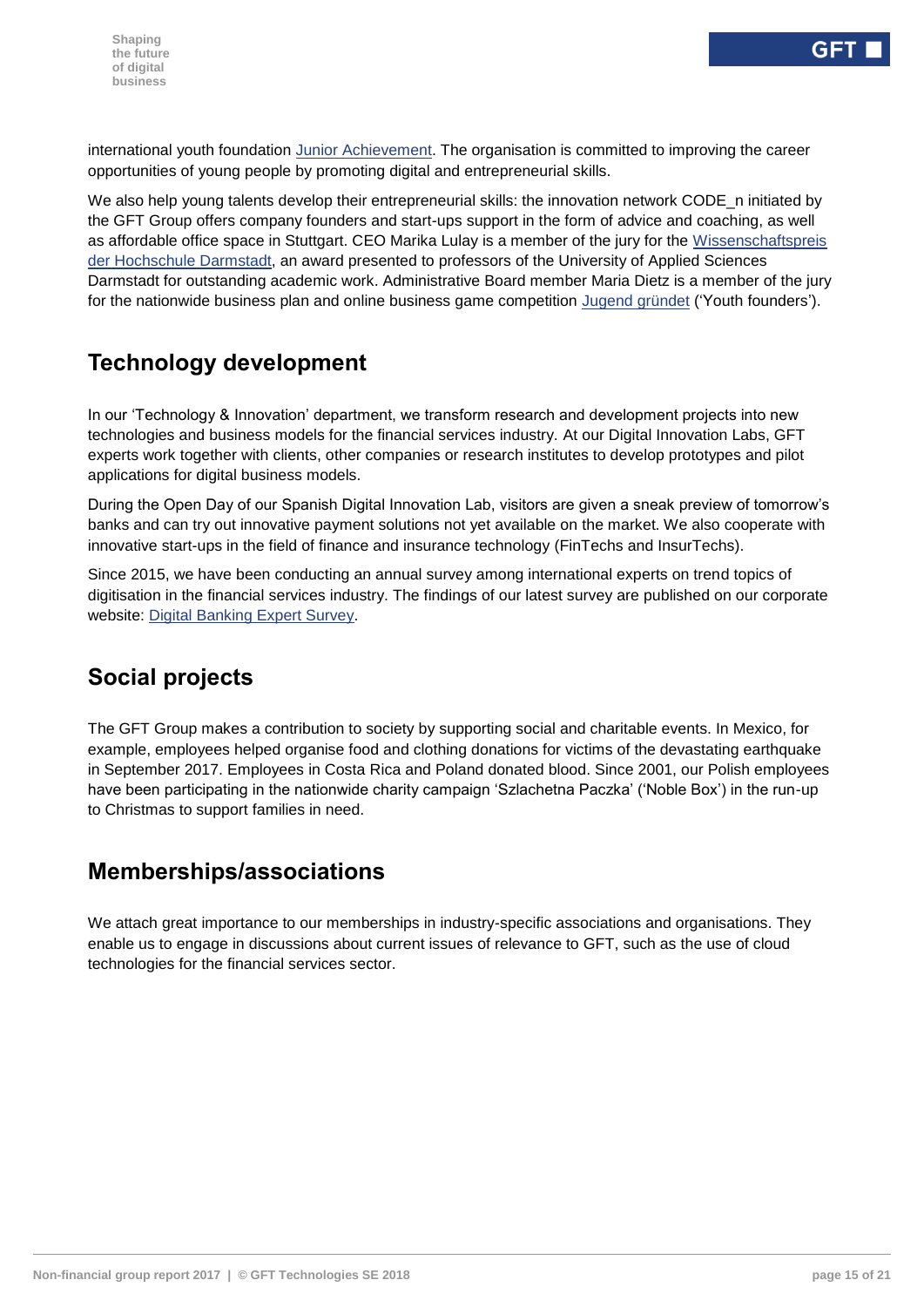#### **Germany**

- Ulrich Dietz, Chairman of the Administrative Board, is Vice President of the Digital Association of Germany [\(Bitkom\)](https://www.bitkom.org/), which represents more than 2,500 companies of the digital economy.
- Ulrich Dietz is also a Board of Trustees member of the German Foundation for Family Businesses [Stiftung Familienunternehmen.](http://www.familienunternehmen.de/)
- Maria Dietz, Member of the Administrative Board, is a member of the German Finance Ministry's Fintech Council [FinTechRat.](http://www.bundesfinanzministerium.de/Content/DE/Pressemitteilungen/Finanzpolitik/2017/03/2017-03-22-pm-fintech.html)

#### **International**

- The managing director of GFT Brazil is the Chairman of the Audit Committee of Associação Brasileira das Empresas de Tecnologia da Informação e Comunicação [\(Brasscom\)](https://brasscom.org.br/); the association represents Brazil's leading companies in the field of ICT services and infrastructure as well as research institutes and universities.
- In Italy, GFT is a member of [Assolombarda,](http://www.assolombarda.it/english-version) the largest entrepreneurial association in Lombardy (metropolitan region of Milan).
- In Poland, we are an active member of the Association of Business Service Leaders in Poland [\(ABSL\)](http://absl.pl/), the leading association for the service sector in Poland.
- In Spain, we are members of various local business and industry associations.

#### **Social/sponsoring**

- In Germany, we are a partner of the [Global Female Leaders Summit,](http://www.globalfemaleleaders.com/) an economic forum for female executives that meets annually in Berlin.
- In Brazil, the GFT Group has been active in a corporate citizen initiative, [Programa Empresa Cidadã,](http://idg.receita.fazenda.gov.br/orientacao/tributaria/isencoes/programa-empresa-cidada) since 2011. Companies involved in the initiative grant extended parental leave to staff and receive tax breaks in return; we support the Serviço Social da Indústria [\(SESI\)](http://www.sesisp.org.br/), a private business initiative to improve the quality of life for employees – focusing on aspects such as educational opportunities and the promotion of socially responsible management.

# <span id="page-15-0"></span>**5 Respect for human rights**

#### **We are committed to respecting the international human rights enshrined in the Universal Declaration of Human Rights. For us, being a responsible employer means protecting employee rights throughout the Group. We also expect our business partners to be committed to respecting both these rights.**

The GFT Group has facilities in Europe and the Americas. All countries in which we operate recognise both the Universal Declaration of Human Rights and the labour and social standards of the International Labour Organisation as described in the 'Declaration on Fundamental Principles and Rights at Work'.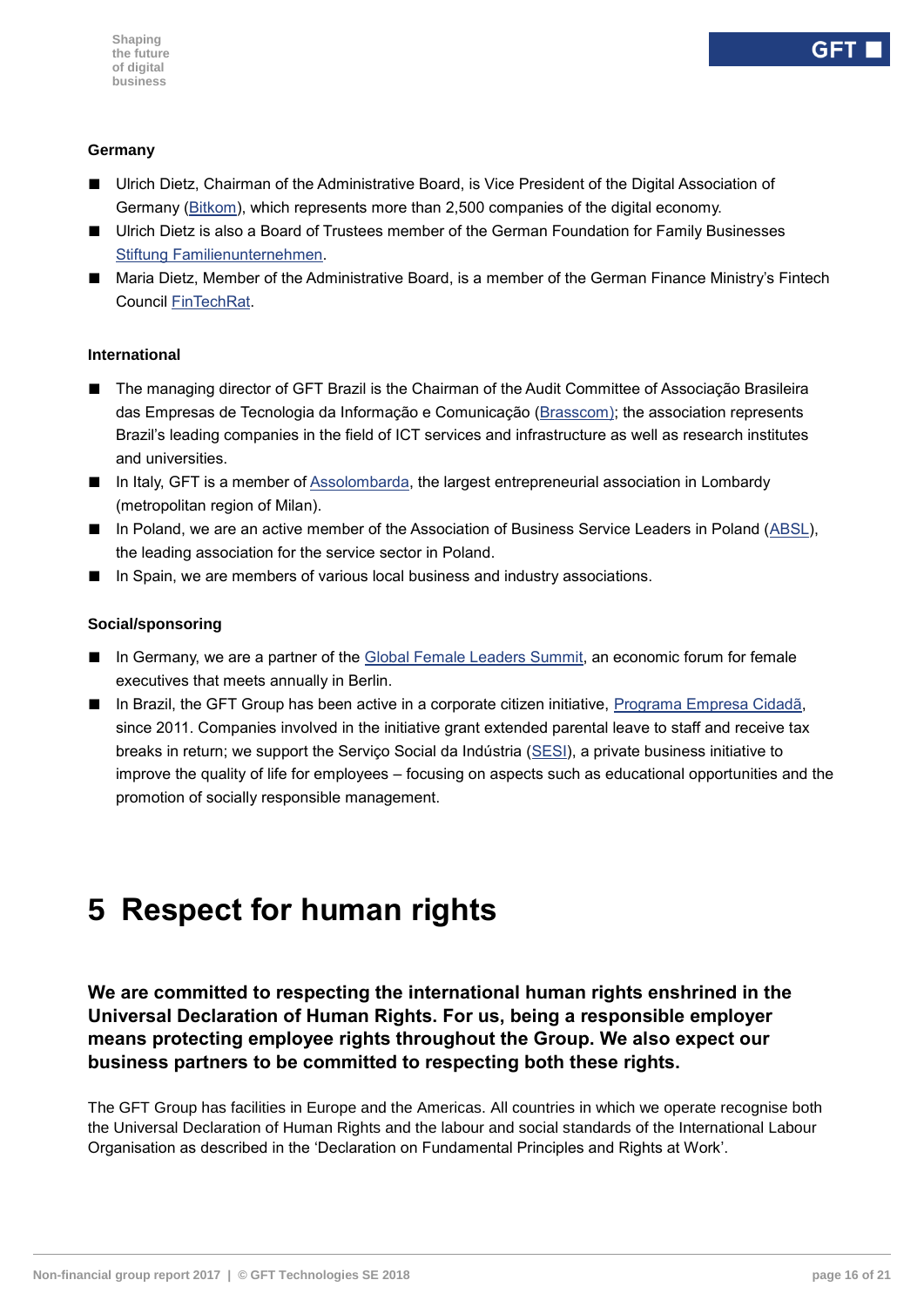# **Employees**

The Human Resources department is responsible for anchoring employee rights within the GFT Group.

All managers and employees are regularly informed about the applicable regulations. Managers in particular receive training on the protection of employee rights.

In the digital era, employee data privacy is subject to the conflicting demands of employee freedom of information rights, the company's security interests, and the digital control of operational processes. By ensuring high data privacy standards, beyond the statutory requirements, we respect the right to privacy of our employees. For example, there are strict requirements for security-relevant monitoring measures, which are regulated in the 'Data Privacy Guideline on the Handling of Employee Data'. This forms part of our overarching Group Data Privacy Guideline, which is based on European standards and complies with the EU's General Data Protection Regulation, which comes into force in 2018.

# **Suppliers**

We expect our suppliers to comply with international human rights and employee rights.

Our Group Purchasing department takes these factors into account during the selection of suppliers and the procurement process.

For example, the Code of Conduct for Suppliers included in our purchasing conditions in Germany stipulates that suppliers and service providers must meet the following obligations in particular:

- Respect international human rights
- Forbid child labour
- Care for the health and safety of their employees
- Comply with legal obligations regarding the minimum wage
- Adhere to all other legal regulations

<span id="page-16-0"></span>In the case of violations, we are entitled to terminate the business relationship immediately. We do not yet conduct supplier audits.

# **6 Compliance**

**Legally compliant and ethically correct procedures in our daily business are crucial for us. A Compliance Management System has therefore been introduced across the Group.**

The most important legal regulations and defined ethical standards for the GFT Group are summarised in guidelines. These form the basis for the GFT Group's compliance culture. In order to ensure that the corresponding conduct is observed and regarded as a matter of course in everyday business, the appropriate measures have been introduced (Compliance Management System) based on the GFT Group's risk situation. The Compliance Office is responsible for the group-wide implementation of the Compliance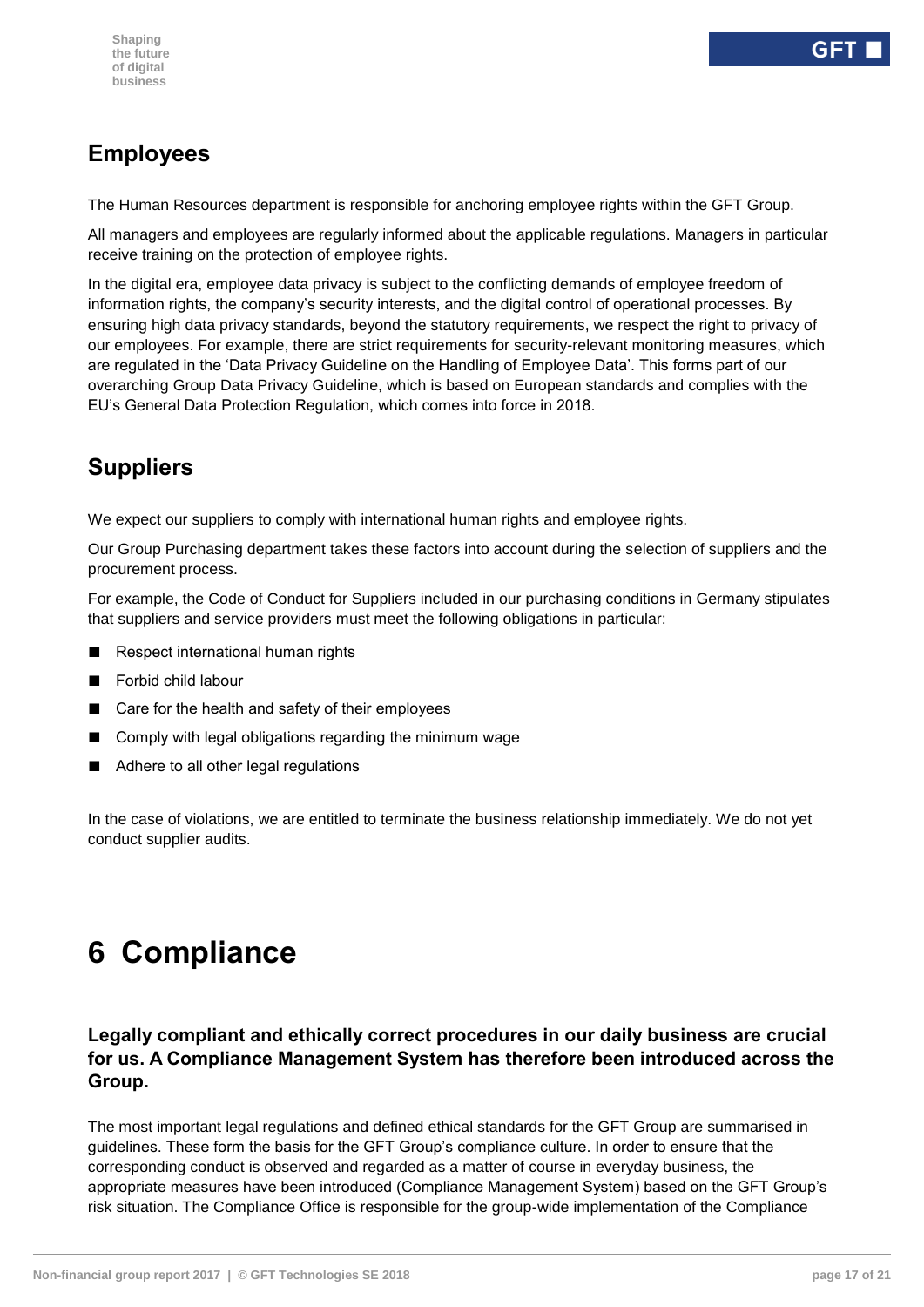Management System, which includes the following levels of action: prevention, detection, reaction and improvement.

The Compliance Office advises, offers guidance and conducts training. It also provides specific training material, manuals and checklists.

The GFT Group continuously analyses the business structure, group size, areas of activity, regional orientation and many other aspects. Based on this analysis, we assess the potential compliance-related operational, legal and financial risks as well as reputational risks. If necessary, we initiate the appropriate adjustments to the Compliance Management System.

Employees are encouraged to report incidents or suspected misconduct. Various communication channels are available for this purpose. If there is any suspicion of misconduct, the Compliance Office leads the investigation efforts.

Moreover, all new business partners and suppliers are subjected to a compliance-related due diligence process.

The Compliance Management System also serves to prevent corruption and bribery in order to facilitate fair competition.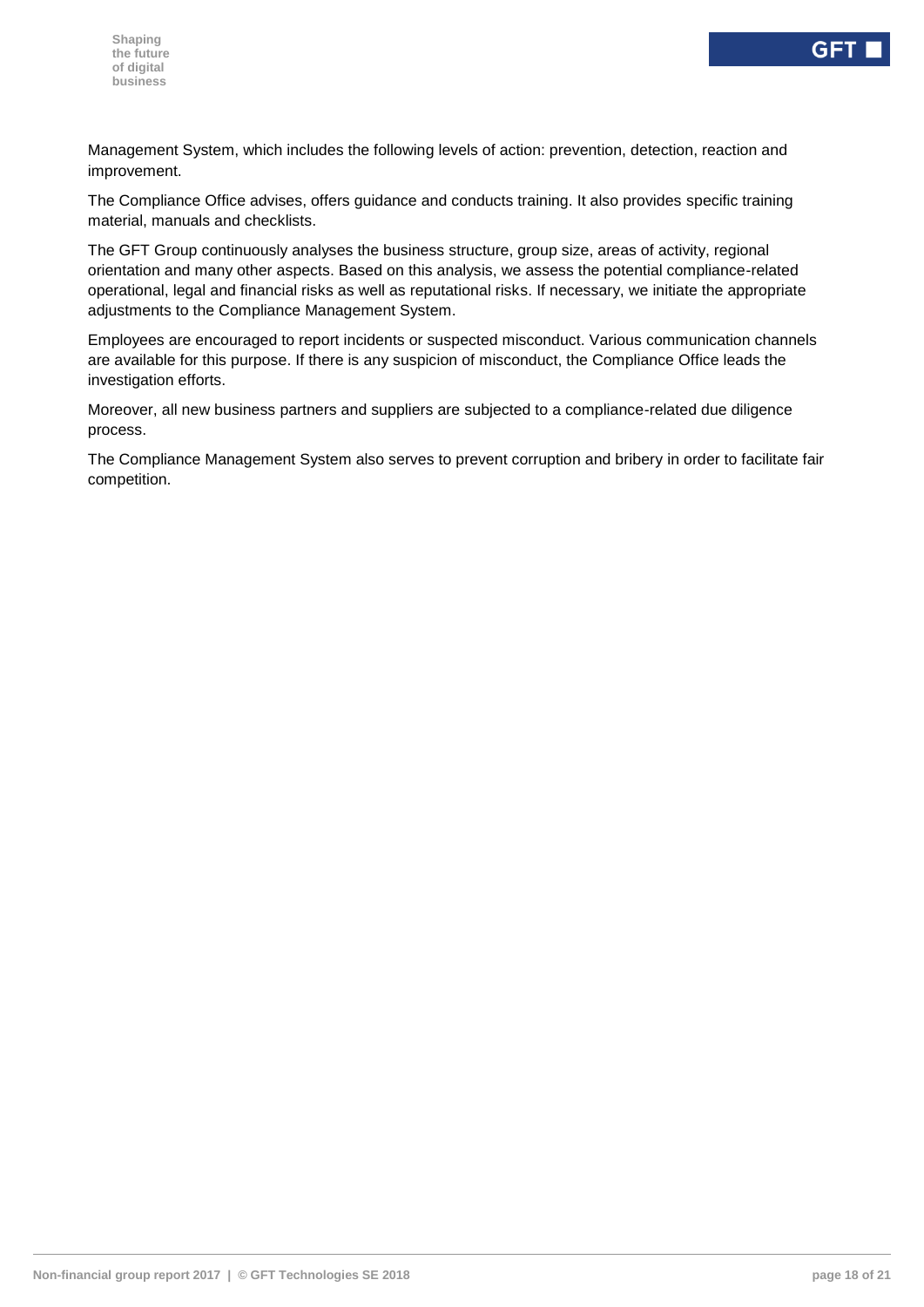# <span id="page-18-0"></span>**7 Limited Assurance Report of the Independent Auditor regarding the separate non-financial corporate report<sup>1</sup>**

To the Administrative Board of GFT Technologies SE, Stuttgart

We have performed an independent limited assurance engagement on the separate non-

financial corporate report as well as the by reference qualified part of the combined management report "business model" and "employees" (further "report"), of GFT Technologies SE, Stuttgart, (further "GFT" or "company") according to §§ 315b, 315c in conjunction with §§ 289c to 289e HGB for the period from January 1 to December 31, 2017.

# **Management's Responsibility**

The legal representatives of GFT are responsible for the preparation of the report in accordance with §§ 315b, 315c in conjunction with§§ 289c to 289e HGB.

This responsibility of the legal representatives includes the selection and application of appropriate methods to prepare the report and the use of assumptions and estimates for individual disclosures which are reasonable under the given circumstances.

Furthermore, the responsibility includes designing, implementing and maintaining systems and processes relevant for the preparation of the report in a way that is free of – intended or unintended – material misstatements.

## **Independence and Quality Assurance on the Part of the Auditing Firm**

We are independent from the company in accordance with the requirements of independence and quality assurance set out in legal provisions and professional pronouncements and have fulfilled our additional professional obligations in accordance with these requirements.

Our audit firm applies the legal provisions and professional pronouncements for quality assurance, in particular the Professional Code for German Public Auditors and Chartered Accountants (in Germany) and

-

 $1$  Our engagement applied to the German version of the separate non-financial corporate report. This text is a translation of the Independent Assurance Report issued in German, whereas the German text is authoritative.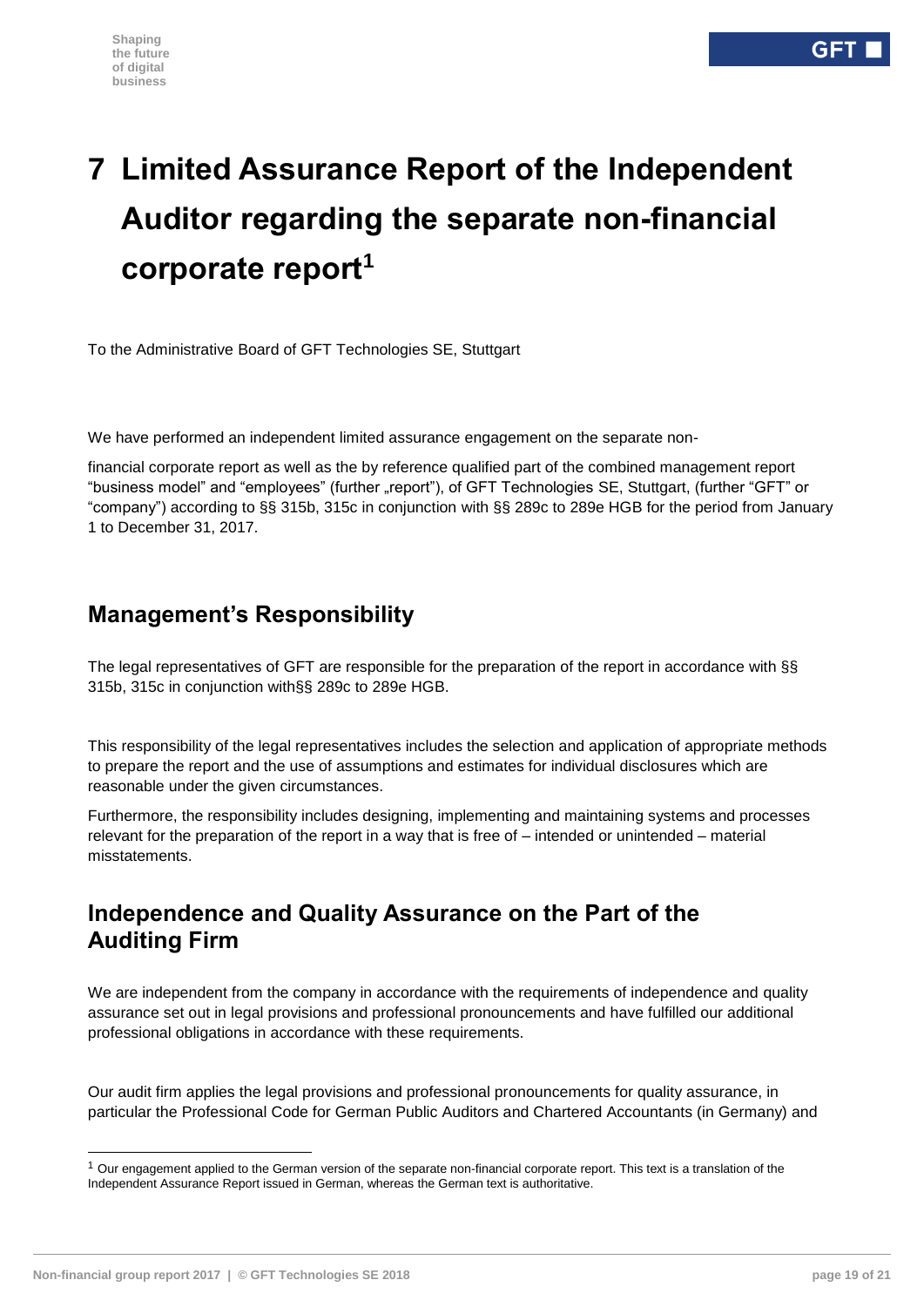the quality assurance standard of the German Institute of Public Auditors (Institut der Wirtschaftsprüfer, IDW) regarding quality assurance requirements in audit practice (IDW QS 1).

# **Practitioner's Responsibility**

Our responsibility is to express a conclusion based on our work performed of the report within a limited assurance engagement.

We conducted our work in accordance with the International Standard on Assurance Engagements (ISAE) 3000 (Revised): "Assurance Engagements other than Audits or Reviews of Historical Financial Information" published by IAASB. This standard requires that we plan and perform the assurance engagement to obtain limited assurance whether any matters have come to our attention that cause us to believe that the report, has not been prepared, in all material respects in accordance with §§ 315b and 315c in conjunction with §§ 289c to 289e HGB. We do not, however, issue a separate conclusion for each disclosure. In a limited assurance engagement the evidence gathering procedures are more limited than in a reasonable assurance engagement and therefore less assurance is obtained than in a reasonable assurance engagement. The choice of audit procedures is subject to the auditor's own judgement.

Within the scope of our engagement, we performed amongst others the following procedures:

- Inquiries of personnel at corporate level who are responsible for the materiality analysis to get an understanding of the process for identifying material topics and respective report boundaries for GFT
- A risk analysis, including a media research, to identify relevant information on GFT's sustainability performance in the reporting period
- Evaluation of the design and implementation of the systems and processes for the collection, processing and control of disclosure on environmental, employee and social matters, respect for human rights as well as combatting corruption and bribery matters, including the consolidation of quantitative data
- Inquiries of personnel who are responsible for determining disclosures on concepts, due diligence processes, results and risks, the conduction of internal controls and consolidation of the disclosures
- Evaluation of selected internal and external documents
- Analytical evaluation of data and trends of quantitative disclosures which are reported by all sites on corporate level
- Assessment of the overall presentation of the disclosures

# **Conclusion**

Based on the procedures performed and the evidence received to obtain assurance, nothing has come to our attention that causes us to believe that the report of GFT for the period from January 1 to December 31, 2017 is not prepared, in all material respects, in accordance with §§ 315b and 315c in conjunction with 289c to 289e HGB.